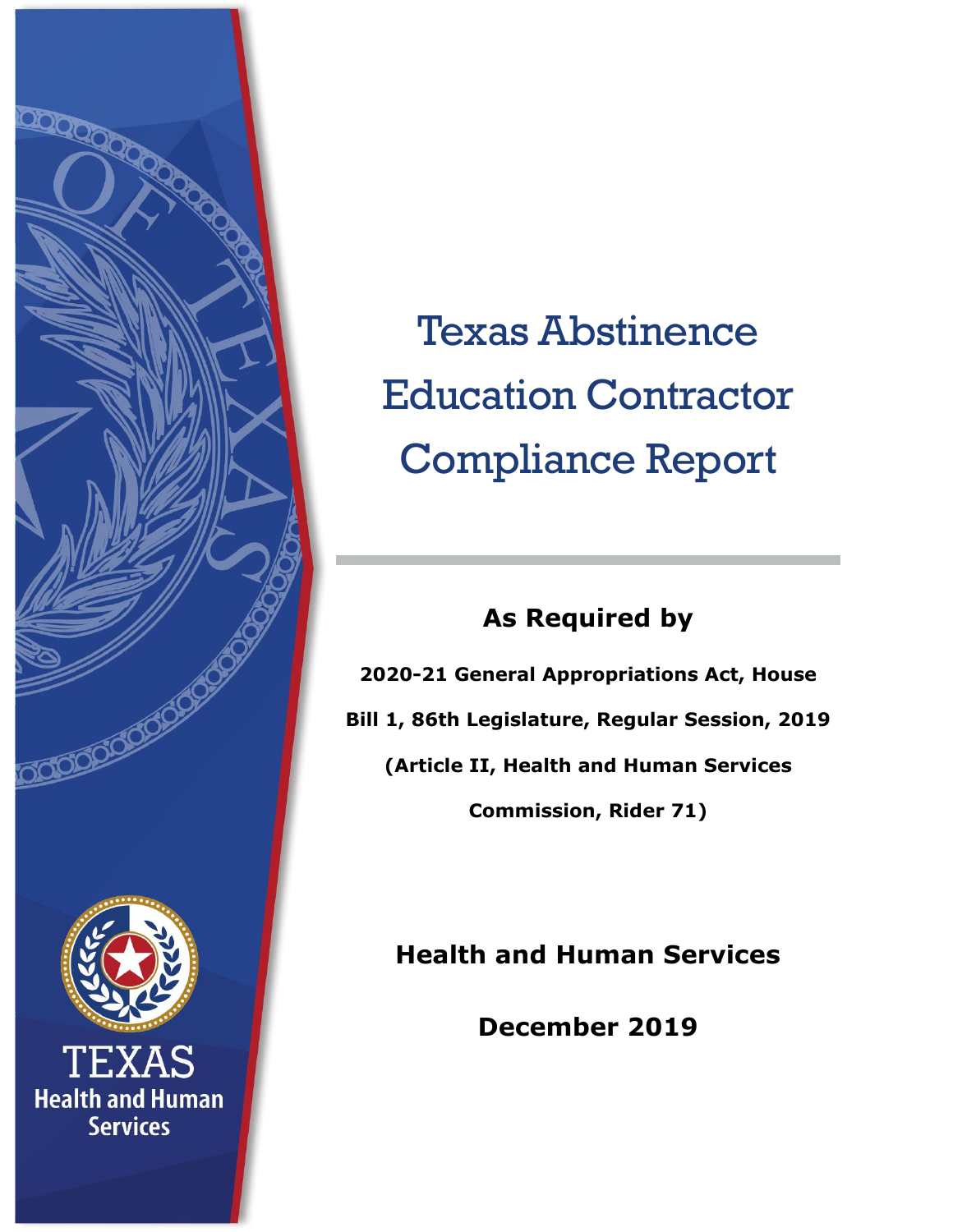# <span id="page-1-0"></span>**Table of Contents**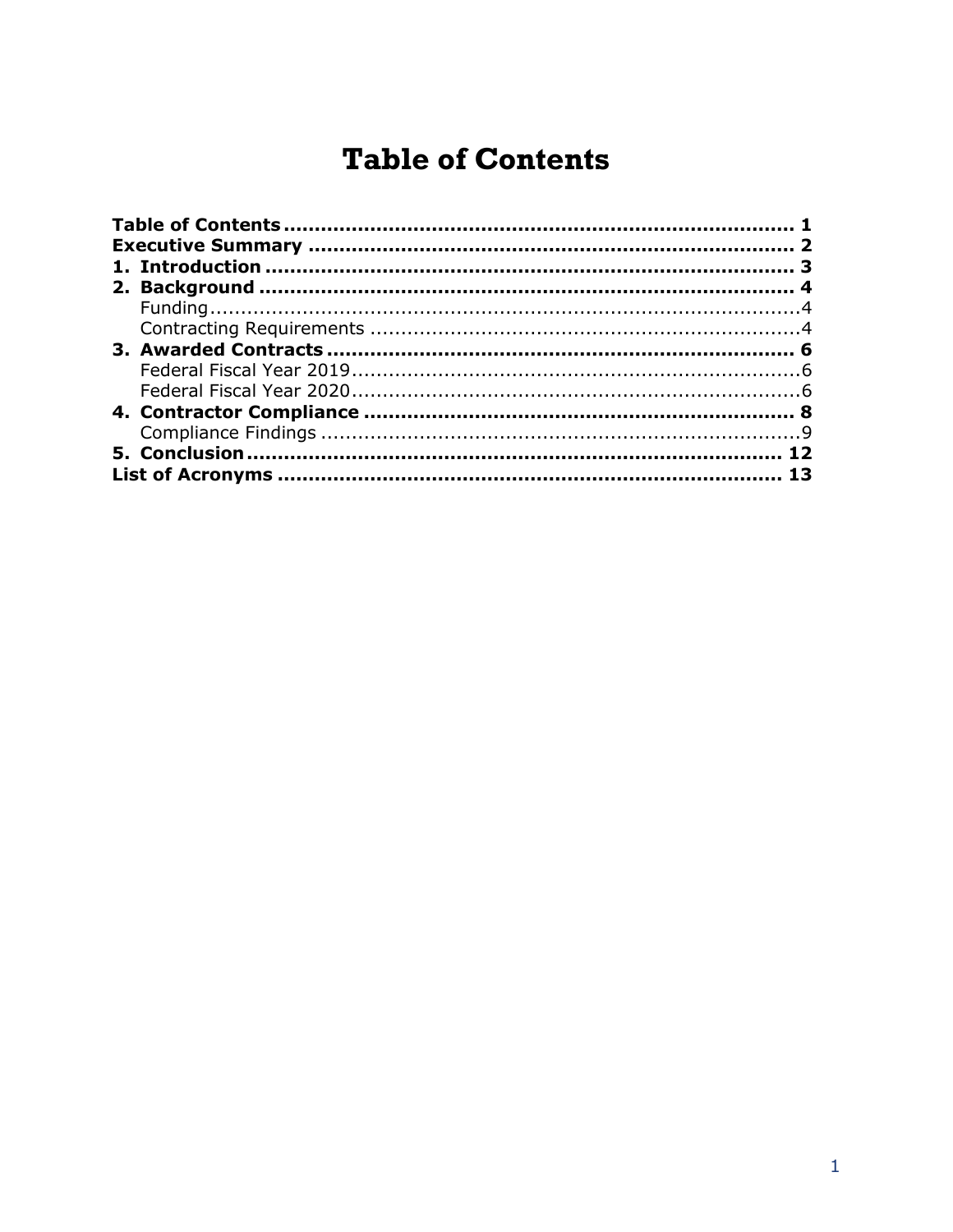#### <span id="page-2-0"></span>**Executive Summary**

The *Texas Abstinence Education Contractor Compliance Report* for fiscal year 2019 is submitted per the 2020-21 General Appropriations Act (House Bill [H.B.] 1, 86th Legislature, Regular Session, 2019 (Article II, Health and Human Services Commission [HHSC], Rider 71).

HHSC administers the Abstinence Education Program (AEP), funded through state general revenue and federal grant awards from the Administration on Children and Families. HHSC awards AEP grant funds through contracts to eligible community organizations, including faith-based organizations, youth-service programs, school districts, and health departments, with the purpose of providing abstinence sexual education services to reduce the need for future family planning services for unwed minors in communities with high teen pregnancy rates. Populations to be served include culturally underrepresented youth populations, especially Hispanic, African-American, or Native American teenagers; youth in or aging out of foster care or adjudication systems; youth who have been trafficked; youth who have run away; youth experiencing homelessness; and other vulnerable youth populations.

Contracted organizations must meet requirements established at the state and federal levels and participate in quality assurance (QA) reviews or monitoring visits to ensure ongoing compliance.

In federal fiscal year 2019, HHSC performed compliance monitoring reviews based on risk on 7 out of 17 contractors. The contractors' compliance reviews and findings are listed in section four of this report.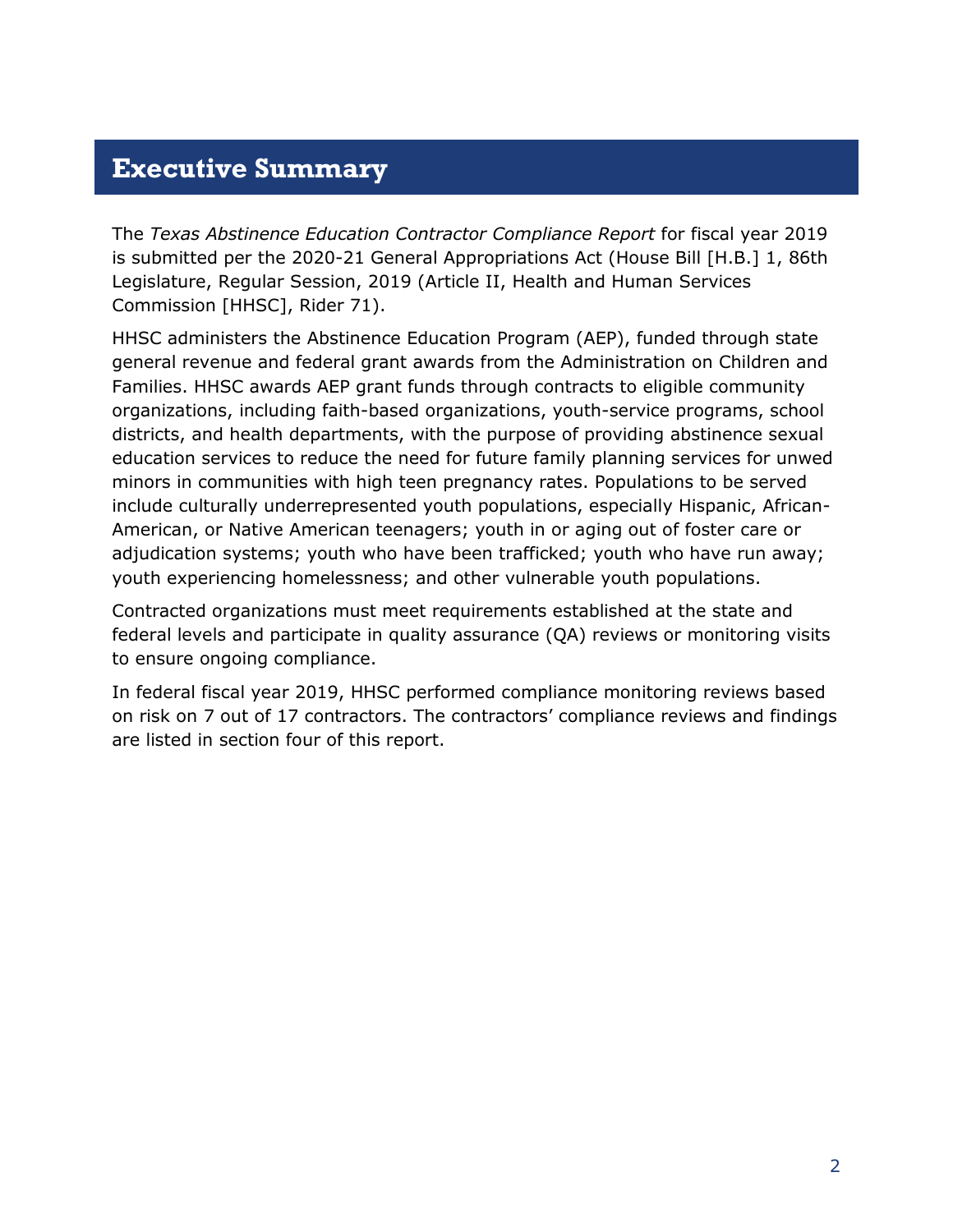#### <span id="page-3-0"></span>**1.Introduction**

Rider 71 requires HHSC to submit a report on AEP contractor compliance annually, by December 1, to the Office of the Governor and the Legislative Budget Board. The U.S. Congress amended Section 510 of the Social Security Act (42 U.S.C. §710) in fiscal year 2018 to update requirements for the Title V Sexual Risk Avoidance Education Program  $(SRAEP)^1$ . This report details contractor compliance for federal fiscal year 2019.

Rider 71 further requires the report to include verification that AEP funds are used to implement sexual risk avoidance education programs that comply with each of the components of the abstinence sexual education program described under Section 510 (b)(2) of the Social Security Act (42 U.S.C. §710(b)).

Specifically, federal statute states that education on sexual risk avoidance pursuant to an allotment under this section shall:

- A. Ensure that the unambiguous and primary emphasis and context for each topic described in paragraph (3) is a message to youth that normalizes the optimal health behavior of avoiding non-marital sexual activity;
- B. Be medically accurate and complete;
- C. Be age-appropriate;

 $\overline{a}$ 

- D. Be based on adolescent learning and developmental theories for the age group receiving the education; and
- E. Be culturally appropriate, recognizing the experiences of youth from diverse communities, backgrounds, and experiences.

<sup>1</sup>SRAEP is the new program name for the federal Abstinence Education Program per the 2018 updates to the Title V program. The HHSC program is still referred to as AEP.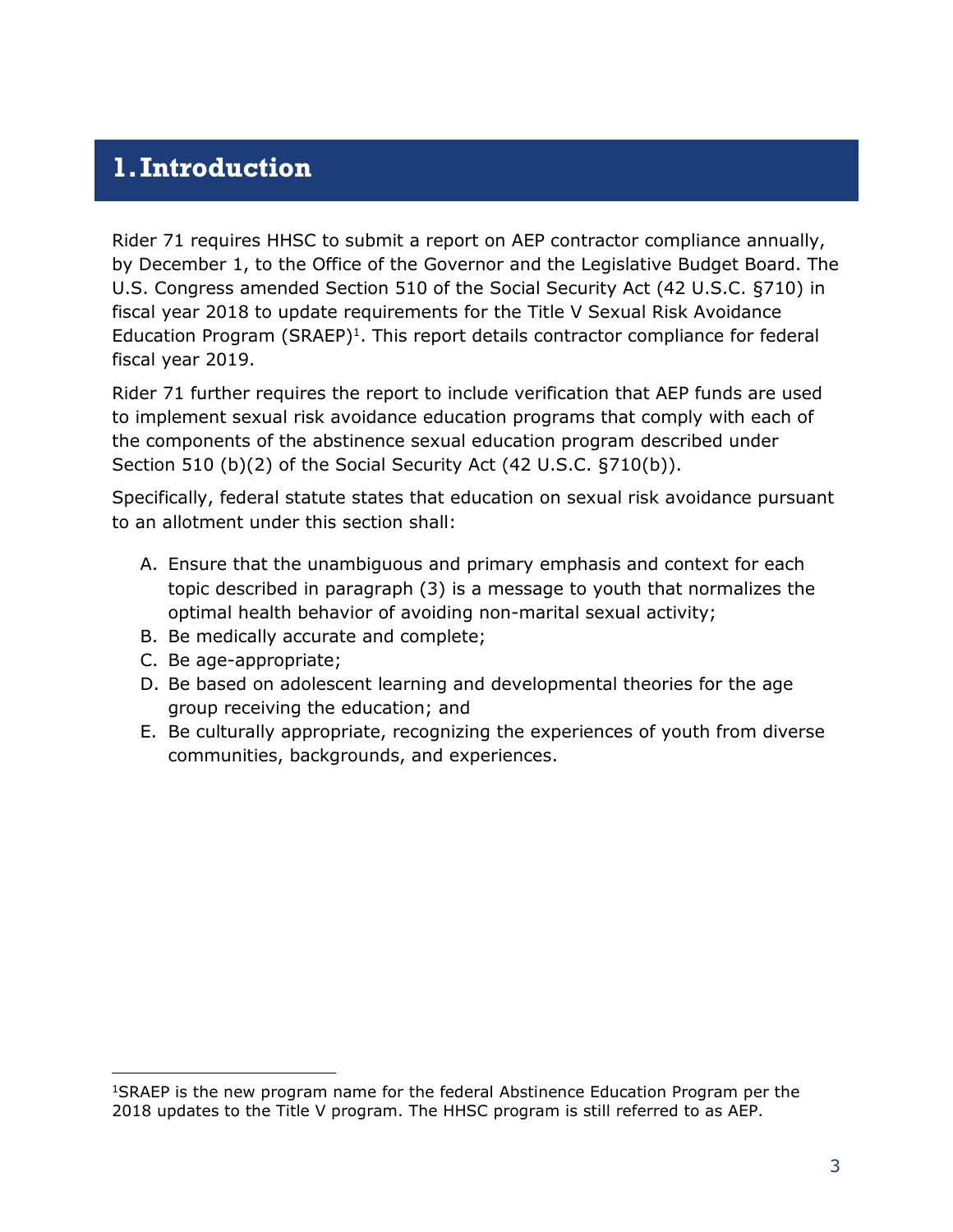# <span id="page-4-0"></span>**2.Background**

HHSC awards state general revenue and Administration on Children and Family (ACF) grant funds to contracted community organizations including faith-based organizations, youth-service programs, school districts, and health departments to provide abstinence sexual risk avoidance education services in communities with high teen pregnancy rates.

Rider 71 defines abstinence education as materials that:

- Present abstinence from sexual activity as the preferred choice of behavior for unmarried persons; and
- Emphasize that abstinence from sexual activity, used consistently and correctly, is the only method that is 100 percent effective in preventing pregnancy, sexually transmitted disease, and infection with the human immunodeficiency virus or acquired immunodeficiency syndrome.

#### <span id="page-4-1"></span>**Funding**

The Title V SRAEP Grant Program is administered through ACF and authorized by Section 510 (b)(2) of the Social Security Act (42 U.S.C. §710(b)). Title V provides funding to states and territories for sexual risk avoidance education. The goals of this grant program are to support the decision to voluntarily refrain from sexual activity, reduce teen pregnancy rates, and reduce the spread of sexually transmitted infections. The program focuses on youth ages 10 to 19.

Funding is distributed to states based on the proportion of low-income children in the population. States determine the curriculum and program requirements.

In federal fiscal year 2019, HHSC received \$6,959,247 in federal grant funding. HHSC received an additional \$116,624 in state general revenue, resulting in a \$7,075,871 budget.

#### <span id="page-4-2"></span>**Contracting Requirements**

AEP delivers sexual risk avoidance education services by contracting with community organizations, such as faith-based organizations, youth-service programs, school districts, and health departments.

In addition to complying with Section 510 requirements, contracted organizations must agree to: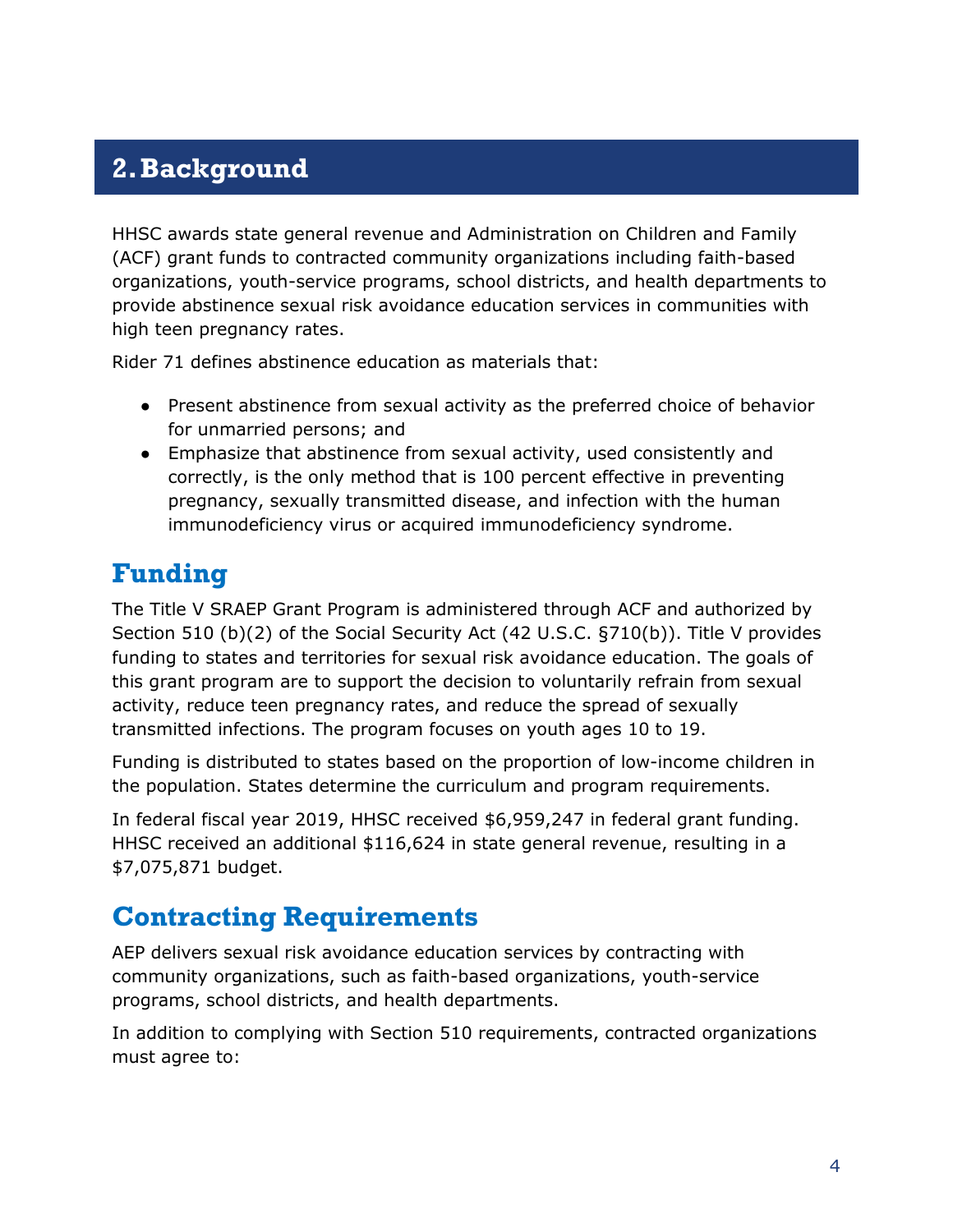- Teach an HHSC-approved abstinence or sexual risk avoidance education curriculum;
- Provide students with the opportunity to participate in an eight-hour service learning project;
- Attend required HHSC trainings;
- Collaborate and partner with community organizations;
- Coordinate with community partners to provide age-appropriate referrals;
- Maintain and submit required forms and reports to HHSC; and
- Participate in QA reviews or site visits by HHSC staff.

Furthermore, these organizations must address each of the following topics.

- The holistic individual and societal benefits associated with personal responsibility, self-regulation, goal setting, healthy decision making, and a focus on the future.
- The advantage of refraining from non-marital sexual activity to improve the future prospects and physical and emotional health of youth.
- The increased likelihood of avoiding poverty when youth attain selfsufficiency and emotional maturity before engaging in sexual activity.
- The foundational components of healthy relationships and their impact on the formation of healthy marriages and safe and stable families.
- How other youth risk behaviors, such as drug and alcohol usage, increase the risk for teen sex.
- How to resist and avoid, and receive help regarding, sexual coercion and dating violence, recognizing that even with consent, teen sex remains a youth risk behavior.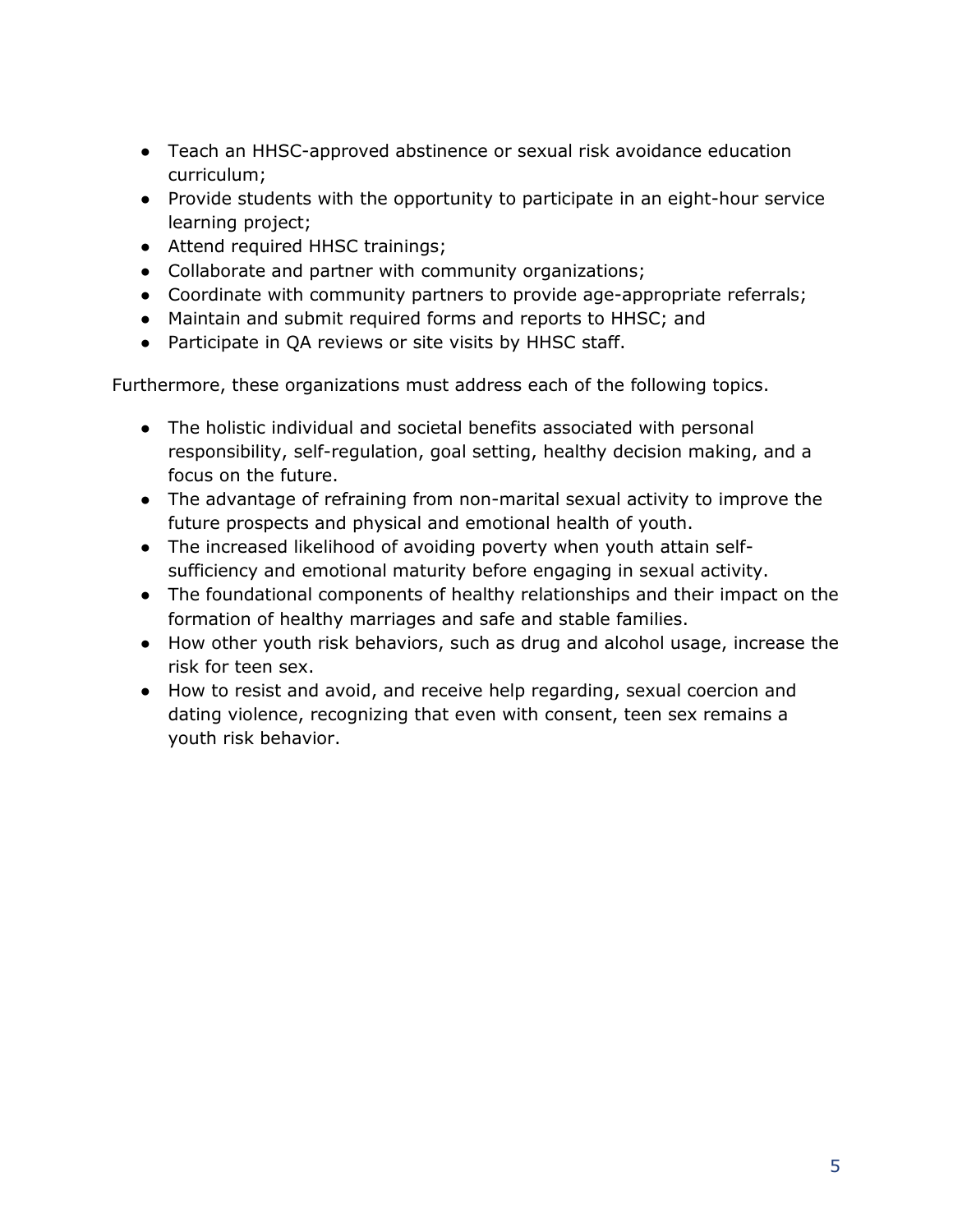### <span id="page-6-0"></span>**3.Awarded Contracts**

#### <span id="page-6-1"></span>**Federal Fiscal Year 2019**

For federal fiscal year 2019, HHSC awarded the following contractors a one-year renewal.

- 1. Boys and Girls Club of Edinburg
- 2. Boys and Girls Club of McAllen
- 3. Children and Parents Social Services (CAPSS)
- 4. Communities In Schools (CIS) of Coastal Bend
- 5. Excellent Teen Choice
- 6. FaithWorks!, Inc.
- 7. Healing the Family, Inc.
- 8. Henderson County Help Center
- 9. Heritage Youth and Family Services of Texas
- 10.Juvenile Outreach and Vocational/Educational Network (JOVEN)
- 11.Real Leadership Obedience Victory and Excellence (Real L.O.V.E.)
- 12.Skillful Living Center, Inc.
- 13. Succeeding at Work
- 14.The Source for Women
- 15.Tomorrow's Children (TC)

#### <span id="page-6-2"></span>**Federal Fiscal Year 2020**

In July 2019, HHSC released a request for application (RFA) procurement<sup>2</sup> for federal fiscal year 2020 to fund abstinence education programs from October 1, 2019 to September 30, 2020, and awarded one-year contracts with two, two-year renewal options contingent upon the continued availability of funding to the following contractors.

- 1. Austin Lifecare
- 2. Boys and Girls Clubs of Edinburg Rio Grande Valley, Inc.
- 3. Boys and Girls Club of McAllen, Inc.
- 4. CIS of the Coastal Bend
- 5. City of Houston

 $\overline{a}$ 

<sup>&</sup>lt;sup>2</sup>In a Request for Application (RFA), HHSC enlists contractors under a method that is open to all entities who meet qualifications established by HHSC. The RFA process is conducted in an open and fair manner that reasonably provides interested, qualified entities equal opportunity to obtain a contract with HHSC.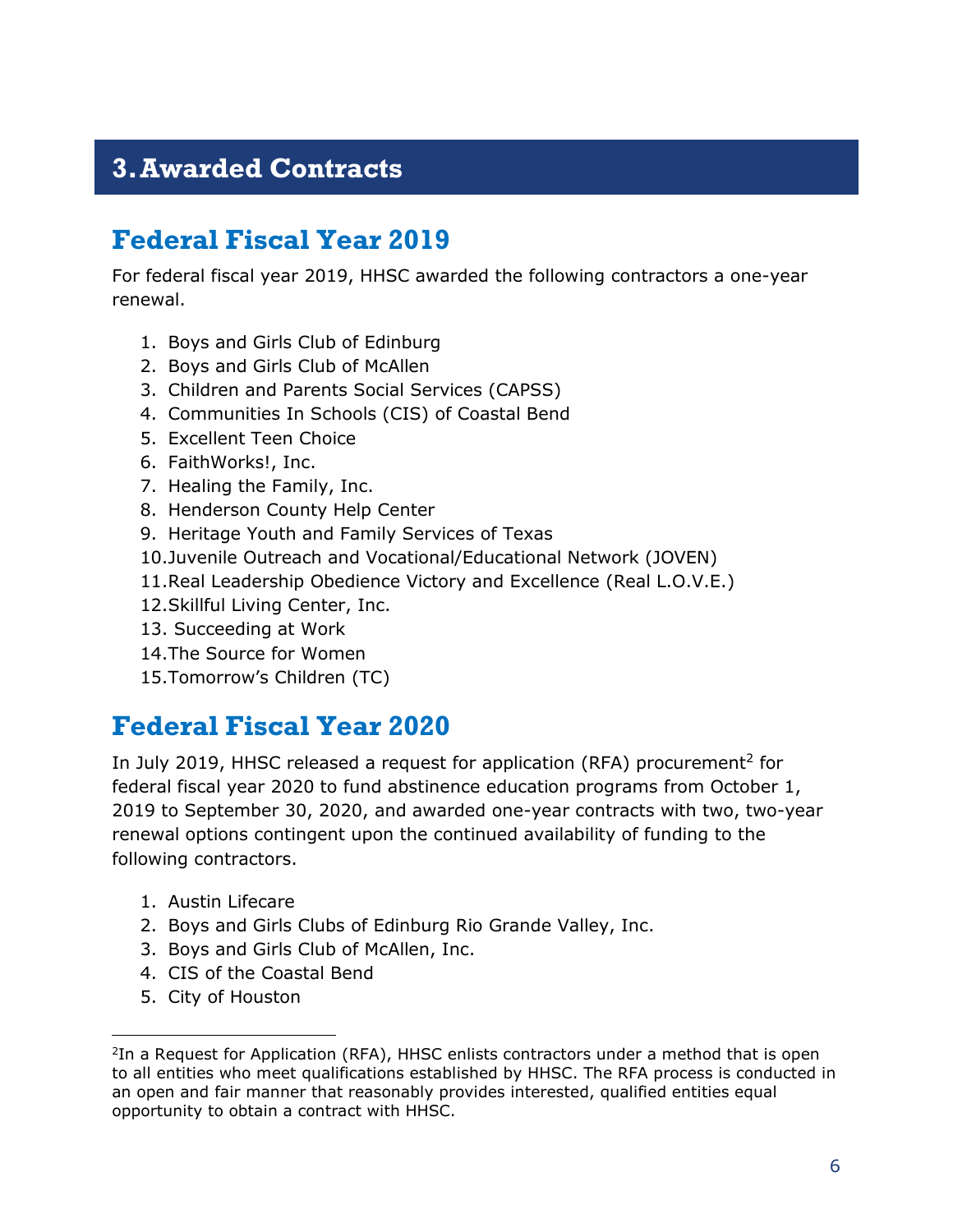- 6. Excellent Teen Choice, Inc.
- 7. Faith Always Inspires True Healing Works, Incorporated
- 8. Future Leaders Outreach Network
- 9. The Henderson County Help Center Inc.
- 10. Heritage Youth and Family Services of Texas
- 11. JOVEN
- 12. Real L.O.V.E
- 13. Skillful Living Center, Inc.
- 14. Succeeding at Work
- 15. The Texas International Institute of Health Professions
- 16. The University of Texas Health Science Center at San Antonio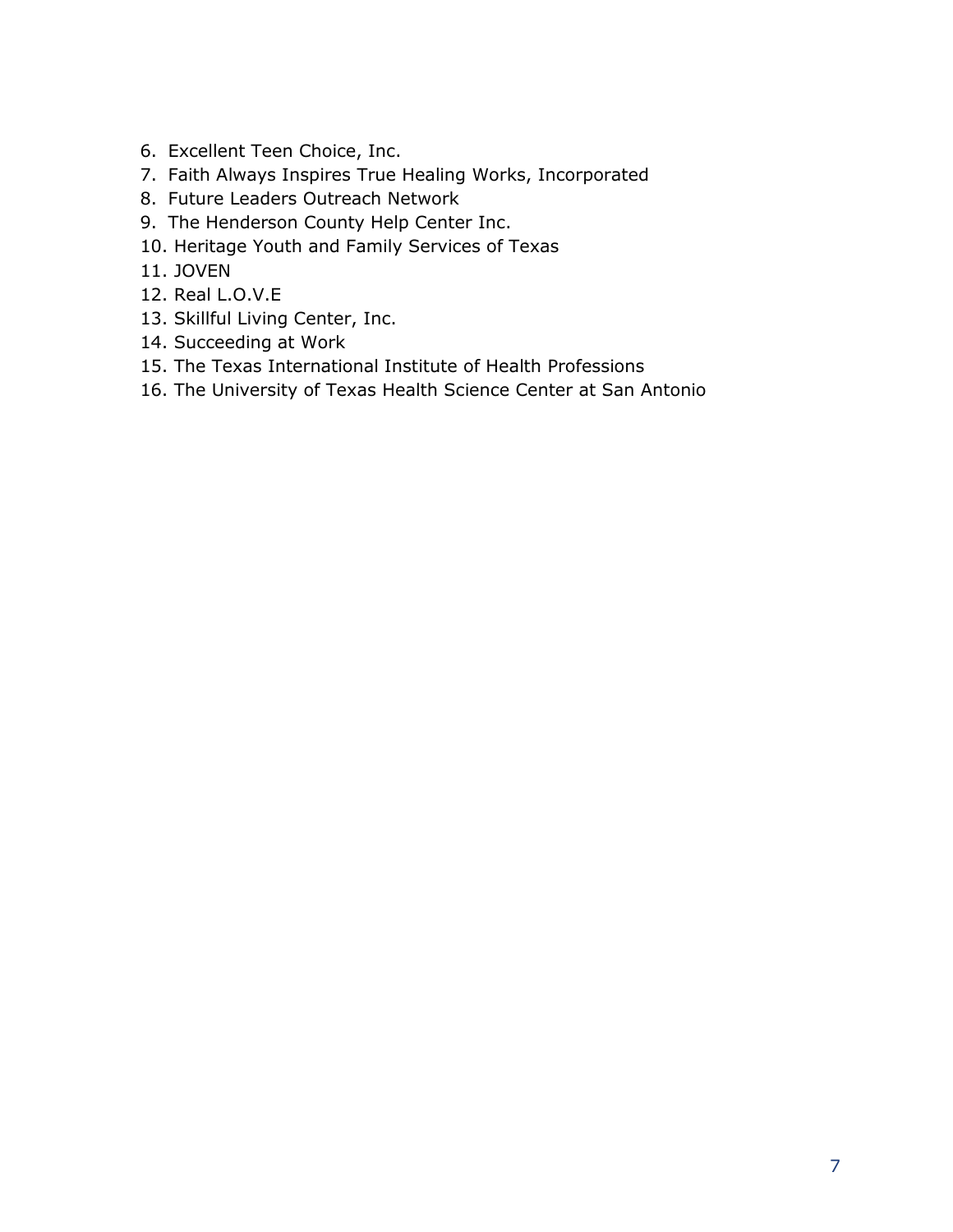## <span id="page-8-0"></span>**4.Contractor Compliance**

To ensure contractor compliance with AEP standards, contractors are required to maintain QA monitoring tools that HHSC staff review during monitoring visits.

Each tool assesses compliance with the requirements of Section 510(b) of the Social Security Act, as well as the quality of student instruction. Contracted organizations evaluate their instructors and submit findings to HHSC. To ensure compliance with state and federal requirements, HHSC conducts periodic QA reviews based on risk assessments.

Each contractor must complete the following QA monitoring documents:

- **Curriculum Implementation Plan**  This must be submitted for every program implementation site prior to implementation. Contractors may submit additional plans for sites added after the original submission and should submit any updates to plans as applicable.
- **Service Learning Projects**  The template provides a detailed description of each service learning project the students conducted.
- **Curriculum Logs**  These must be completed to ensure contractors meet standards set by the curriculum developer to maximize impact on student behavior.
- **Participant Completion and Participation Logs**  These must be completed and shared with HHSC staff during monitoring visits and upon request. The logs track youth and parent participation in the program through sign-in sheets.
- **Program Observation Form**  This must be completed by program coordinators and HHSC staff while observing classroom instruction to ensure instructors are addressing the Section 510 requirements, maintaining curriculum standards, and using appropriate classroom management.

During QA reviews and monitoring visits, HHSC staff review the completed monitoring documents and use the following tools to ensure contractor compliance:

- **Administration Review Tool**  This is used to monitor overall program and contractual compliance. The tool helps HHSC staff ensure all necessary documentation is maintained and assesses whether contractors are properly trained and correctly implementing their approved curriculum.
- **Program Observation Form**  This is used to observe classroom instruction to ensure instructors address the required federal components, maintain curriculum standards, and use appropriate classroom management.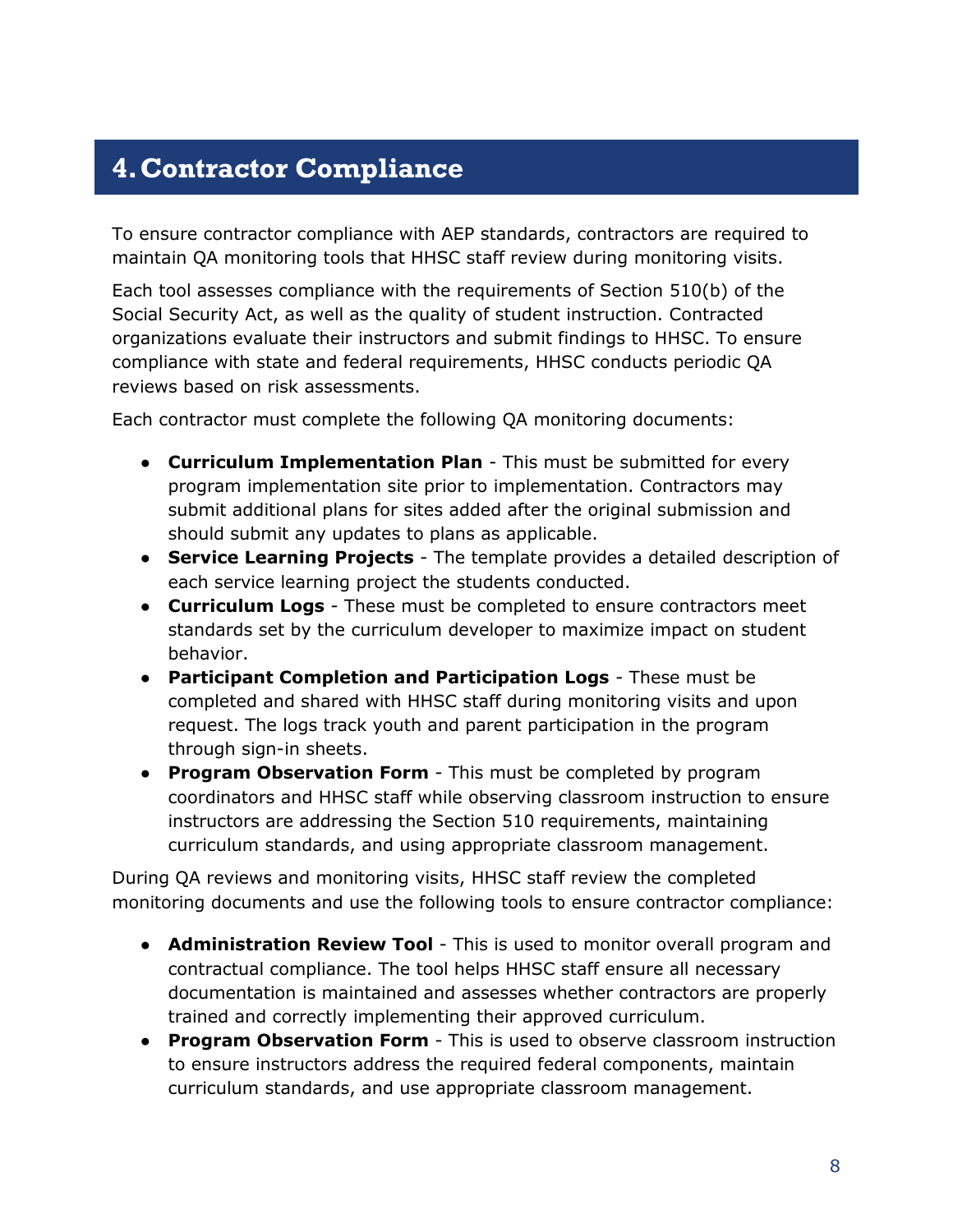# <span id="page-9-0"></span>**Compliance Findings**

In federal fiscal year 2019, HHSC conducted risk assessments on all AEP contractors. Based on risk assessments and pre-scheduled curriculums, AEP staff conducted programmatic site visits at The Source for Women, CIS of the Coastal Bend, Excellent Teen Choice, and Boys and Girls Club of Edinburg.

TC and CAPSS received desk reviews because all curricula had been completed for the year.

At each site visit, HHSC conducted an administrative review and curricula observation. The desk reviews consisted of administrative evaluations of QA monitoring and other related documents.

- HHSC selected The Source For Women (TSFW) for a programmatic site visit in March 2019. The on-site review covered the contract period of October 1, 2018 through March 31, 2019. During the review, HHSC staff identified findings related to TSFW not being able to validate the number of youths who participated in the program, no evidence of parental consents, not fulfilling its projected youth counts for the reporting period reviewed, and failure to provide documented program observations. HHSC provided the contractor technical guidance prior to leaving the facility and provided a final report to the contractor with a corrective action plan to be submitted within 30 days of the report. In response to the corrective action plan, the contractor was only able to provide evidence of missing observation forms within the 30-day period. The contractor did not reapply to the RFA for fiscal year 2020.
- HHSC selected CIS of the Coastal Bend for a programmatic site visit in April 2019 and conducted an on-site review for the contract period of October 1, 2018 through March 31, 2019. HHSC found CIS complied with all federally required programmatic components and performed a curriculum observation on the instructor during the site visit. The instructor's presentation was delivered with a high degree of intervention without compromising the core content essential for program effectiveness, and the instructor kept the students engaged with the chosen curriculum. HHSC found minor issues with the Curricula Tracking Logs and provided technical assistance. No further issues were identified in this review.
- HHSC selected TC for a desk review in May 2019 for the contract period October 1, 2018 through March 31, 2019. The contractor failed to submit required QA monitoring documents needed to complete the review by the requested deadline. The contractor was also non-responsive to numerous attempts made by HHSC staff to the Executive Director and Program Director for requested documentation. TC staff continued to be non-responsive and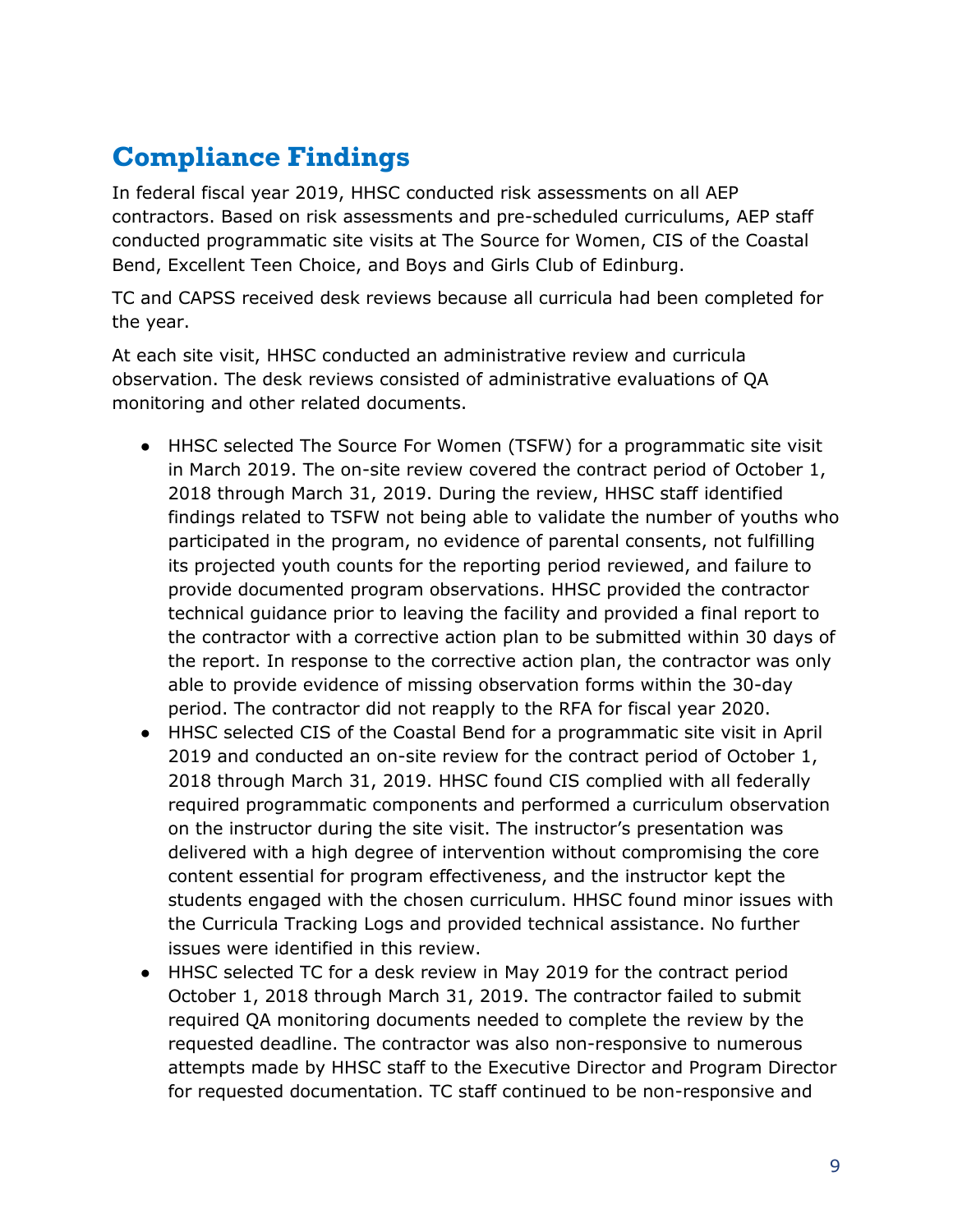did not apply to the RFA for additional funding in fiscal year 2020. HHSC staff cancelled the monitoring review. TC contract expired and will be closed out in SCOR. AEP staff will provide a final report to the Texas Comptroller of Public Accounts Vendor Performance Tracking System to report deficiencies encountered with the contractor. HHSC audits identified disallowed costs which TC has since repaid.

- HHSC selected Excellent Teen Choice for a programmatic site visit in July 2019 and found the contractor in compliance with all federally required programmatic components. HHSC staff had minimal questions on monitoring documentation for which the contractor was able to supply answers. The documentation reviewed on site, which included the observation of the curriculum, met all standards. All findings were minor; HHSC staff discussed and provided on-site technical assistance to assure compliance is maintained in the future, and no further action was requested. HHSC issued a final report noting the minor findings corrected on site.
- HHSC selected Boys and Girls Club of Edinburg for a programmatic site visit in July 2019 and found the contractor in compliance with all federally required programmatic components. QA monitoring documents were provided on-site with minor discrepancies. HHSC staff had minimal questions on this documentation for which the contractor was able to supply acceptable responses. QA monitoring documentation reviewed on site met all standards as did the lesson HHSC staff observed. HHSC found minor errors in the QA monitoring documents and discussed these further with the contractor during the exit interview after providing technical assistance to assure compliance is maintained in the future. No further corrective action was warranted. HHSC issued a final report noting the minor findings corrected on site.
- HHSC selected CAPSS for a desk review in August 2019. CAPSS submitted documentation only partially meeting QA requirements. The contractor's primary contact for CAPSS had advised HHSC staff that the business is now permanently closed, however, she would make her best effort to send any additional documentation required. HHSC never received the additional requested documentation. Due to the closure and non-responsiveness of staff following up on missing monitoring documents, HHSC staff cancelled the monitoring review and will be closing out the contract in SCOR and provide a final report to the Texas Comptroller of Public Accounts Vendor Performance Tracking System to report deficiencies encountered with the contractor. HHSC audits also identified disallowed costs which CAPSS has since repaid. CAPSS did not apply to the RFA to receive funding and continue services for fiscal year 2020.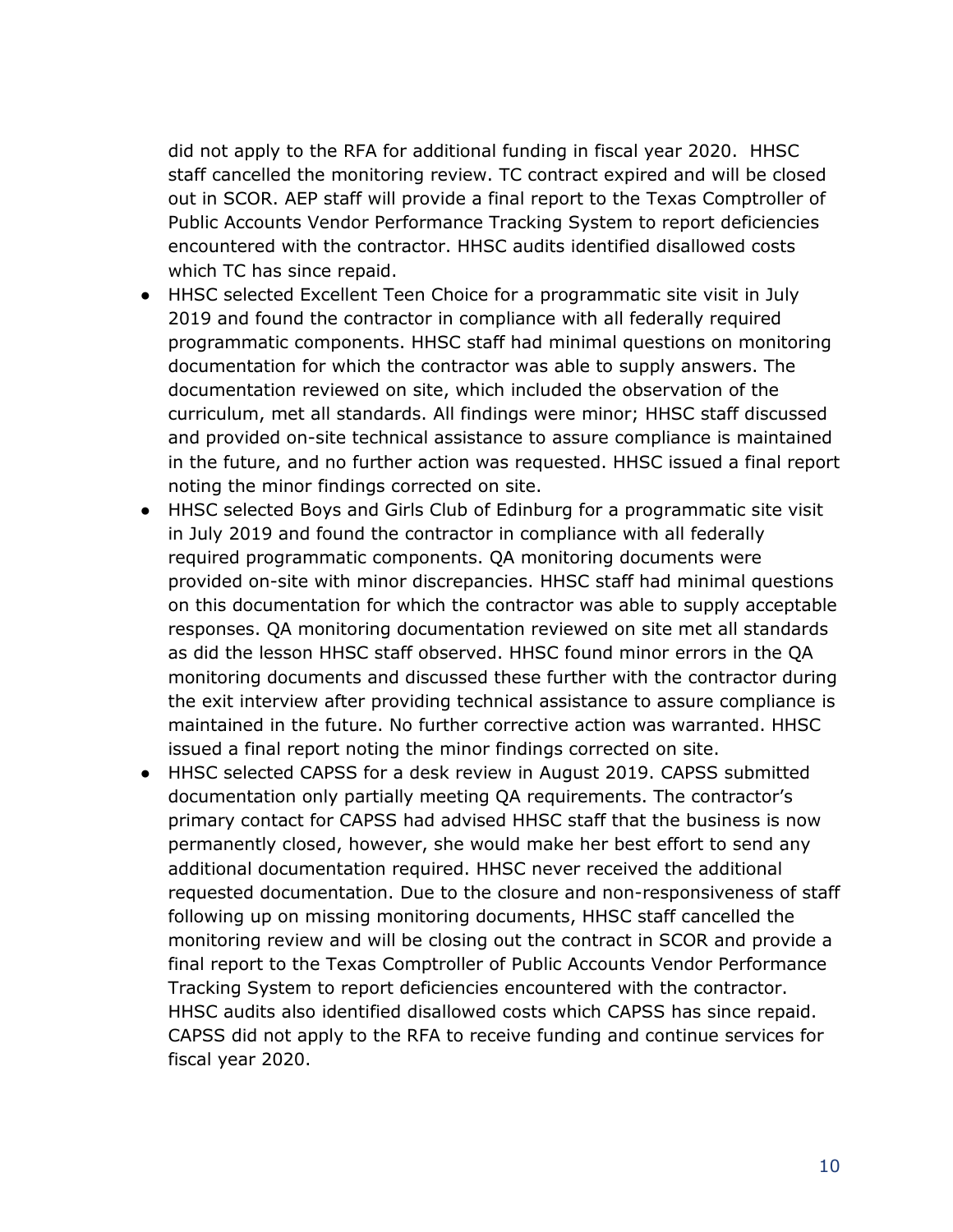● HHSC also selected Healing the Family for a desk review and has not fully completed the review to date. Additional details on any findings will be included in the fiscal year 2020 annual report.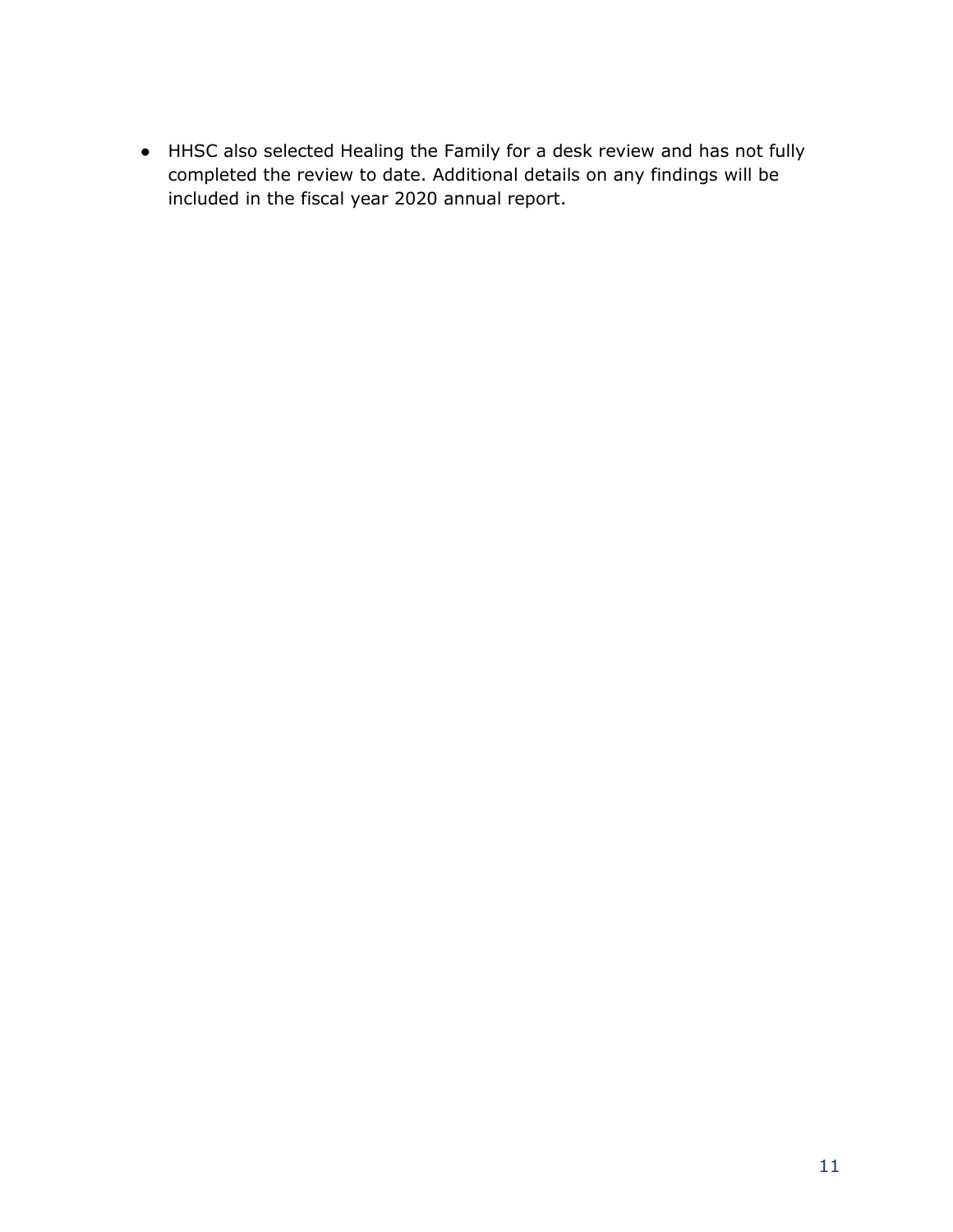### <span id="page-12-0"></span>**5.Conclusion**

HHSC will continue to engage with stakeholders, evaluate contractor performance, and seek to ensure continual improvements in program delivery. In addition, HHSC staff will continue to perform QA reviews and site visits to ensure contractor compliance with the components of Section 510(b) of the Social Security Act and other program requirements. Other than providing monitoring reviews based on risk, protocols have been established to identify contractors who may require site visits and additional monitoring that are not on the monitoring schedule for fiscal year 2020.